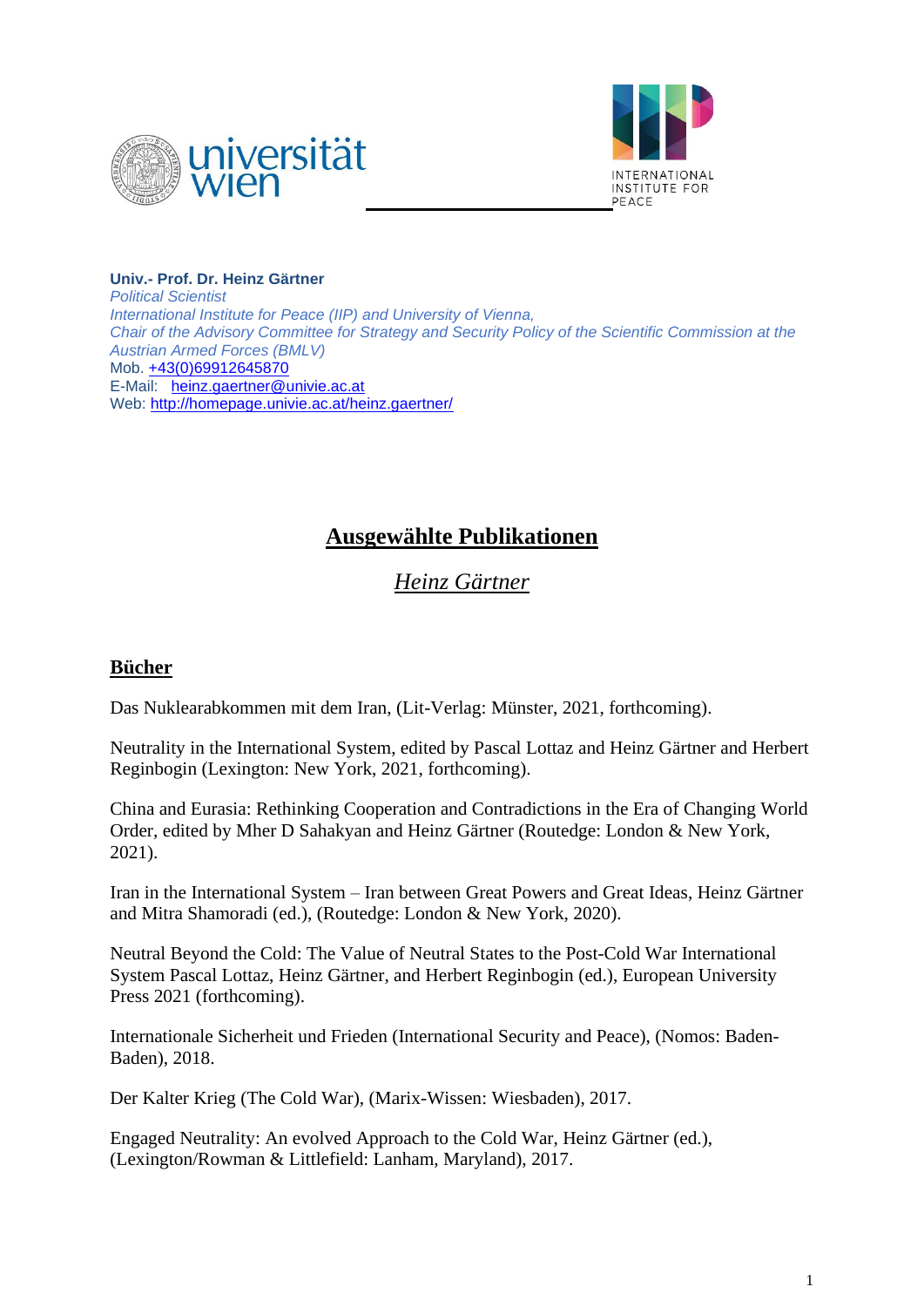Eine transformative Präsidentschaft: Die USA in der Ära Barack Obama (Barack Obama: A transformative president), Heinz Gärtner/Thomas Jäger/Jürgen Wilzewski (ed.), (Sonderheft der Zeitschrift für Außen- und Sicherheitspolitik (ZfAS) – Springer: Berlin), 2017.

Democracy, Peace, and Security, Lessons Learned from 1914 and 1815, Heinz Gärtner & Jan Willem Honig & Hakan Akbulut (ed.), (Lexington/Rowman & Littlefield: Lanham, Maryland), 2015.

Die USA und die neue Welt (The USA and the New World), (Lit-Verlag: Münster), 2014 (2nd updated edition).

Der amerikanische Präsident und die neue Welt (The American President and the New World), (lit-Verlag: Münster, 2012).

Obama and the Bomb: The Vision of a World Free of Nuclear Weapons, ed. (Peter Lang publisher: Frankfurt-New York-Vienna; 2011).

USA – Weltmacht auf neuen Wegen: Die Außen- und Sicherheitspolitik Barack Obamas (USA – World Power breaks New Ground: The Foreign ans Security Policies of Barack Obama), 3rd updated (lit-Verlag: Münster, 2010).

Obama – Weltmacht auf neuen Wegen: Die Außen- und Sicherheitspolitik Barack Obamas (Obama - World Power breaks New Ground: The Foreign and Security Policies of Barack Obama), 2nd updated ed. (lit-Verlag: Münster, 2009).

Internationale Sicherheit – Definitionen von A-Z (International Security – Definitions from A-Z), 2nd revised and extended ed. (Nomos: Baden-Baden, 2008).

European Security and Transatlantic Relations after September 11 and the Iraq War, coauthored with Ian Cuthbertson, ed. (Palgrave-MacMillan: Houndmills, 2005).

Internationale Sicherheit – Definitionen von A-Z (International Security – Definitions from A-Z) (Nomos: Baden-Baden, 2005)

Small States and Alliances, co-authored with Erich Reiter, ed. (Springer: Berlin, 2001).

Europe's New Security Challenges, co-authored with Adrian Hyde-Price and Erich Reiter, ed. (Lynne Rinner: Boulder/London) 2001.

Modelle zur europäischen Sicherheit: Wie entscheidet sich Österreich? (Models for European Security. How does Austria decide?), (W. Braumüller: Vienna, 1997), 200 pages.

Wird Europa sicherer? Zwischen nationaler und kollektiver Sicherheit (Will Europe be safer? Between National and Collective Security), (W. Braumüller: Vienna, 1992).

Challenges of Verification. Smaller States and Arms Control, (Institute for East-West Security Studies: New York, 1989).

Handbuch zur Rüstungskontrolle: Positionen ausgewählter Länder zu Rüstungskontrolle und Abrüstung (Handbook for Arms Control: Positions of selected countries towards towards Arms control and Disarmament), (Braumüller: Vienna, 1987).

Ein dritter Weg zwischen den Blöcken? Die Weltmächte, Europa und der Eurokommunismus (A third Way between the Blocs? The World Powers, Europe and the Euro-Communism), coauthored with G. Trautmann, ed. (Verlag für Gesellschaftskritik: Vienna, 1985).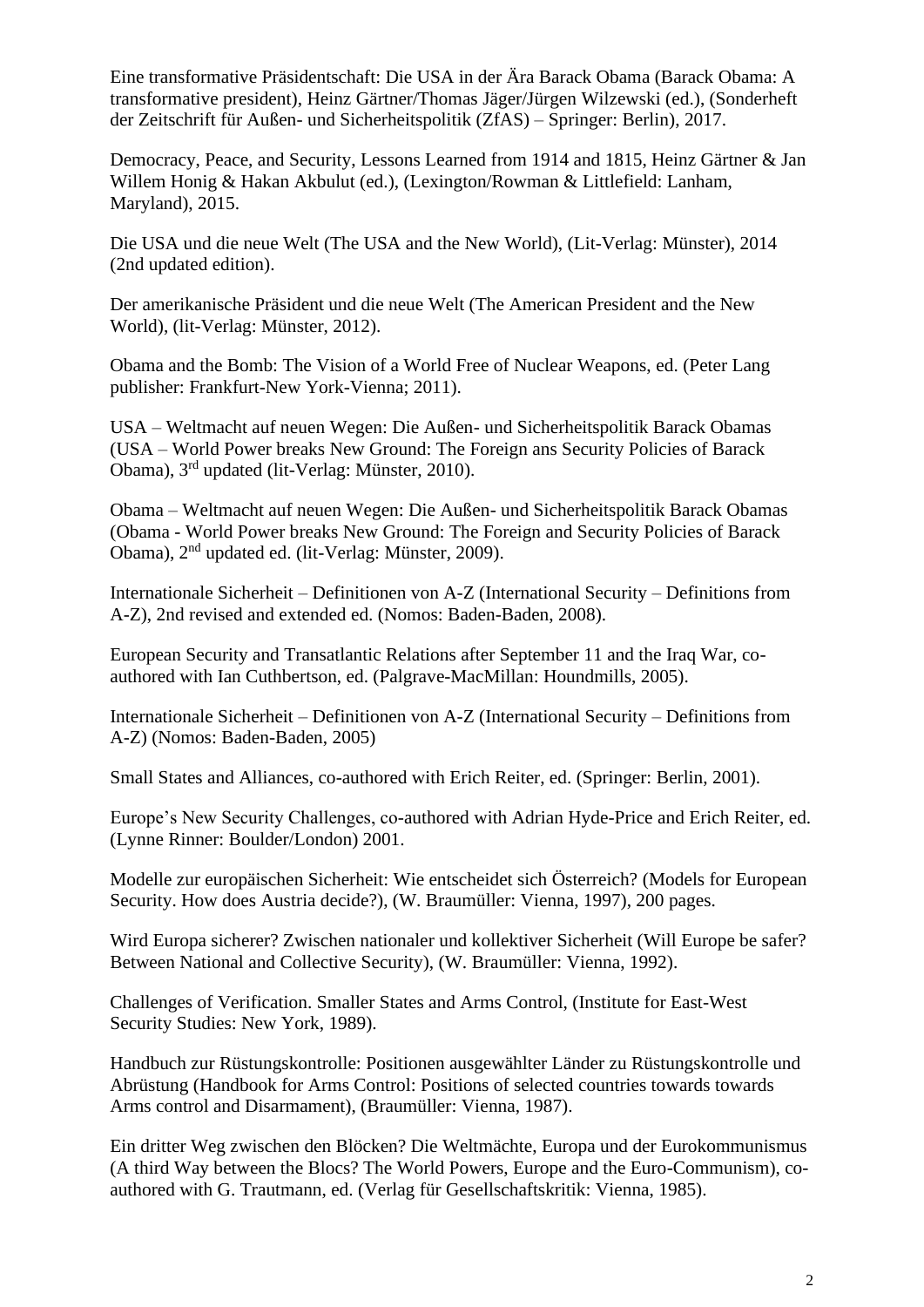Hegemoniestrukturen und Kriegsursachen (Structures of Hegemony and Causes of War), (Braumüller: Vienna, 1983).

Internationale Beziehungen in Österreich: Eine Bestandsaufnahme (International Relationa in Austria: A Review), co-autored with Otmar Höll (Austrian Institute for International Affairs: Laxenburg, 1980).

Die Eurokommunisten in Westeuropa (The Eurocommunists in Western Europe), (Austrian Institute for International Affairs: Laxenburg, 1980).

Zwischen Moskau und Österreich: Analyse einer sowjetabhängigen KP (Between Moscow and Austria: An Analysis of the Austrian Communist Party), (Braumüller: Vienna, 1979).

## **Ausgewählte wissenschaftliche und Policy Artikel**

"Iran als langjähriges Feindbild", Länderbericht USA, (Bundeszentrale politische Bildung, 2021), 557-565.

"Die Welt im Umbruch und der Iran", *Weltwandel: Neuausrichtung der internationalen Beziehungen*, Markus Ferber (Hrsg.), (Hanns Seidel Stiftung: lau verlag, 2021).

"Eurasia between Multipolarity and Multilateralism", *China and Eurasia: Rethinking Cooperation and Contradictions in the Era of Changing World Order*, edited by Mher D Sahakyan and Heinz Gärtner (Routedge: London & New York, 2021).

"Engaged Neutral States", *iGlobe News* (September 6, 2021).

"Georgian Neutrality: An Alternative to the Atlantic Course?" (together with Maya Janik), *Neutrality in the International System*, edited by Pascal Lottaz and Heinz Gärtner and Herbert Reginbogin (Lexington: New York, 2021, forthcoming).

"Global Conflict and Peace in the Corona and Post-Corona Era", Understanding International Politics after Covid-19: Challenges, Issues and Perspectives,, Mahdi Javdani Moqaddam & Amir Mohammad Esmaeili (ed.), (Teheran: Imam Sadiq University Press, 2020).

"Das Nuklearabkommen und der neue iranische Präsident", *International*, IV/2021, 35-39.

"Die ersten hundert Tage Außenpolitik der Präsidentschaft Bidens", *International*, II/2021, 8- 12.

"Ein neutrales Afghanistan wäre für alle die beste Option-Nach dem US-Abzug sollte die EU eine Sicherheitskonferenz für die Region ins Leben rufen" (Gastkommentar), *Wiener Zeitung*, 27. August, 2021).

"Normalization and the balance of power in the Middle East: There is only one explanation for the normalization deals between Arab states and Israel: the geopolitical position of Iran", *Mondoweiss*, December 29, 2020.

"Overcoming geopolitical insecurity: Making the case for a neutral Ukraine according to the Austrian model" (together with Maya Janik), *Ukraine in the crosshairs of geopolitical power play,* Peter W. Schulze, Winfried Veit (ed.) (Campus: Frankfurt/Main, 2020), 129-160.

"Global Conflict and Peace in the Corona and Post-Corona Era", *Understanding International Politics after Covid-19: Challenges, Issues and Perspectives,* Mahdi Javdani Moqaddam & Amir Mohammad Esmaeili (ed.) (Imam Sadiq University Press, 2020).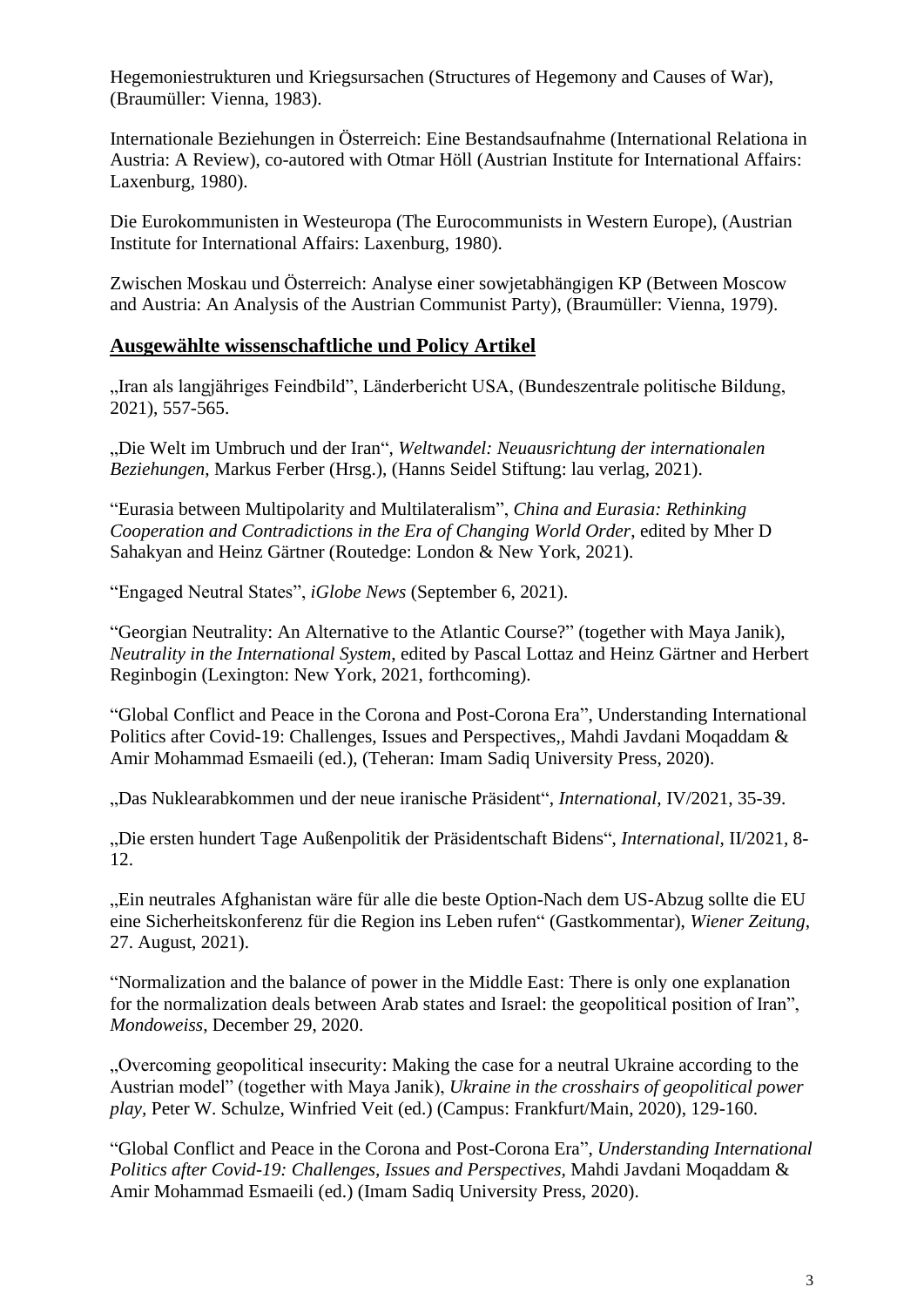"How the Iran nuclear deal can be saved" (together with Marc Finaud and Bernd W. Kubbig, *Responsible Statecraft,* March 5, 2020.

"Europe's Goal Should be Helsinki", *OSCE Yearbook,* (Nomos: Baden-Baden, 2020), 41-52.

"The Model of Neutrality: The Example of East-European-States", *Permanent Neutrality,* Herbert Reginbogin/Pascal Lottaz (Ed.), (Lexington: London-New York, 2020), 89-110.

"The Fate of the JCPOA", *Iran in the International System – Iran between Great Powers and Great Ideas*, Heinz Gärtner and Mitra Shamoradi (ed.), (Routedge: London & New York, 2020), p. 56-66.

Introduction to the book: Iran in the International System – Iran between Great Powers and Great Ideas (together with Marylia Hushcha), Heinz Gärtner and Mitra Shamoradi (ed.), (Routedge, London & New York, 2020), p 1-8.

"Where Iran is heading to?" (Conclusion) together with Maryia Hushcha, Iran in the International System – Iran between Great Powers and Great Ideas, Heinz Gärtner and Mitra Shamoradi (ed.), (Routedge, London & New York, 2020), p. 234-238.

"Iran and Trump", Krise am Golf: Hintergründe, Analysen, Berichte, Matin Baraki/Fritz Edlinger (Hg.), (Pro-Media: Wien, 2020), 29-45.

"Sexuelle Gewalt und 'Schutzverantwortung'", Frauen – Medien – Krieg, Biron/Duchkowitsch/Lamprecht (Hg.), (Lit.-Verlag, Münster, 2020), 163-176.

"Engaged Small Neutral States", Insights, *National University Singapore and Middle East Institute Singapore*, January, 2020, 14-21.

"Globale Polarisierung und die Krise der Rüstungskontrolle", *International* VI/2020, 5-7.

"Eine Großmacht im Abstieg?", Wiener Zeitung, 27.11. 2020.

Buchbesprechung: William J. Perry and Tom Z. Collina, The Button – The Nuclear Arms Race and Presidential Power from Truman to Trump (Ben Bella Books: Dallas, 2020), *International* VI/2020, 38-40.

Buchbesprechung: John Bolton, The Room where it happened – A White House Memoir (Simon &Schuster: New York, 2020), *International* V/2020, 51-52.

"Amerika wählt", *International*, Sonderausgabe, 4/2020, 3-5.

"Die Geopolitik der Atombombenabwürfe", *International*, III/2020, 7-9.

"Der Atomwaffensperrvertrag", *International*, III/2020, 9-11.

"Trumps 'Nah-Ost-Plan'", *International*, Sonderausgabe 3/20, 9-10.

"What Iran Could Do To Support The Europeans", *LobeLog,* July 18, 2019 < [https://lobelog.com/what-iran-could-do-to-support-the-europeans/>](https://lobelog.com/what-iran-could-do-to-support-the-europeans/).

"Die Metamorphose der Österreichischen Außen- und Sicherheitspolitik am Beispiel der Neutralität", *Die Schwarz-Blaue Wende in Österreich – Eine Bilanz*, Emmerich Tálos (Hg.) (Lit.-Verlag, Münster, 2019), 366-387.

"Der Außenpolitiker Obama", *Politische Studien* 486, (Hanns-Seidel Stiftung, Juli-August, 2019), 52-54.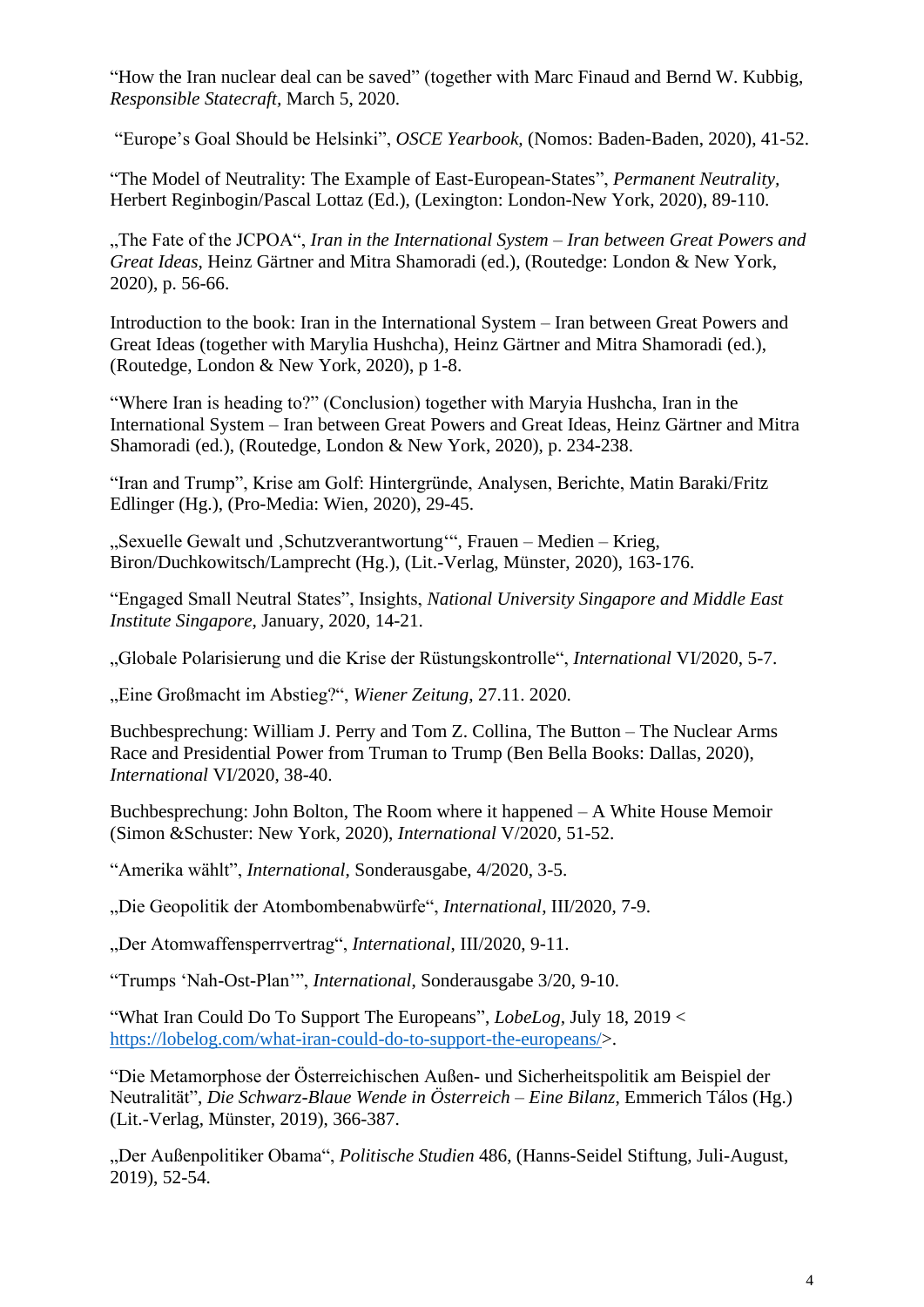"Nur Trump kann den Iran-Krieg verhindern", *Der Standard,* Kommentar der anderen, 18. 6. 2019, < [https://www.derstandard.at/story/2000105072773/nur-trump-kann-den-iran-krieg](https://www.derstandard.at/story/2000105072773/nur-trump-kann-den-iran-krieg-verhindern)[verhindern>](https://www.derstandard.at/story/2000105072773/nur-trump-kann-den-iran-krieg-verhindern).

"Permanente Modernisierung oder Verbot der Nuklearwaffen?" CDP-Policy Blog, October 24, 2019 < [https://policyblog.uni-graz.at/2019/10/permanente-modernisierung-oder-verbot](https://policyblog.uni-graz.at/2019/10/permanente-modernisierung-oder-verbot-der-nuklearwaffen/)[der-nuklearwaffen/>](https://policyblog.uni-graz.at/2019/10/permanente-modernisierung-oder-verbot-der-nuklearwaffen/).

"Forderungen an die künftige Außenpolitik Österreichs", *International*, IV, 2019.

"Atomdeal mit dem Iran auf der Kippe (Iran – nuclear deal)", Brennpunkt Iran – eine neue Krise? *Politische Studien* 481, (Hanns-Seidel Stiftung, September-Oktober 2018).

"The Ban on Nuclear Weapons, Negative Security Assurances, and NATO States", Caucasus-*International*, Vol. 8, No. 1 (Summer 2018).

"Austria: Engaged Neutrality", Andrew Cottey (ed.), The European Neutrals and NATO: Non-alignment, Partnership, Membership? (Palgrave-Macmillan: London), 2018.

"Militärische Interventionen, die ,Schutzverantwortung' und die globale Strategie der Europäischen Union (Responsibility to Protect)", *Gerechte Intervention? Zwischen Gewaltverbot und Schutzverantwortung?,* Stephanie Fenkart/Heinz Gärtner/Hannes Swoboda (Hg.), (Lit.-Verlag: Münster, 2017.

"A neutral state's perspective on the ban—and a compromise", *The Bulletin of the Atomic Scientists*, 15 August 2017.

"Introduction",Engaged Neutrality, Engaged Neutrality: An evolved Approach to the Cold War, Heinz Gärtner (ed.), (Lexington/Rowman & Littlefield: Lanham, Maryland), 2017.

"Trump wird Obamas Vermächtnis zerstören (Trump will destroy Obama's legacy)", Hans-Peter Rodenberg (Hg.), Trump - Politik als Geschäft, (LIT-Verlag: Münster, 2017)

"Ein diplomatisches Meisterstück: Obama, der Iran und das Nuklearabkommen von Wien (A Diplomatic Masterpiece: Obama, Iran and the Nuclear Deal of Vienna)" (together with Hakan Akbulut), Eine transformative Präsidentschaft: Die USA in der Ära Barrack Obama, Heinz Gärtner/Thomas Jäger/Jürgen Wilzewski (ed.), (Sonderheft der Zeitschrift für Außen- und Sicherheitspolitik (ZfAS) – Springer: Berlin), 9/2017, 165-180.

"Wo ist Europa in der Globalisierungsdebatte? (Europe and the Globilization)", Biffl, Gudrun/Stepan, Dorothea (ed.), Europa und Demokratien im Wandel, Ausgewählte Beiträge zu Globalisierungsforum 2014-15, Edition Donau-Universität Krems, Krems 2016, 67-82.

".Engagierte Neutralität", Roithner, Thomas/Gamauf-Eberhardt, Ursula (Hg.), Am Anfang war die Vision vom Frieden. Wegweiser in eine Zukunft jenseits von Gewalt und Krieg. Festschrift zum 90. Geburtstag von Gerald Mader, (Verlag Kremayr & Scheriau-K&S), Wien 2016, 357-371.

"Deterrence, Disarmament, and Arms Control", *International Politics*, 6/2014.

"Umgang Österreichs mit autokratischen Staaten", Josef Braml (ed.), Außenpolitik mit Autokratien, Jahrbuch Internationale Politik, (DGAB: Berlin), 2015.

"North Korea, Deterrence and Engagement" (ID: 950464 DOI:10.1080/14751798.2014.950464), *Defense & Security Analysis,* 22 Aug 2014.

"Responsibility to Protect (R2P) and Libya", Austrian Review of International and European Law. 16th edition, 2014.